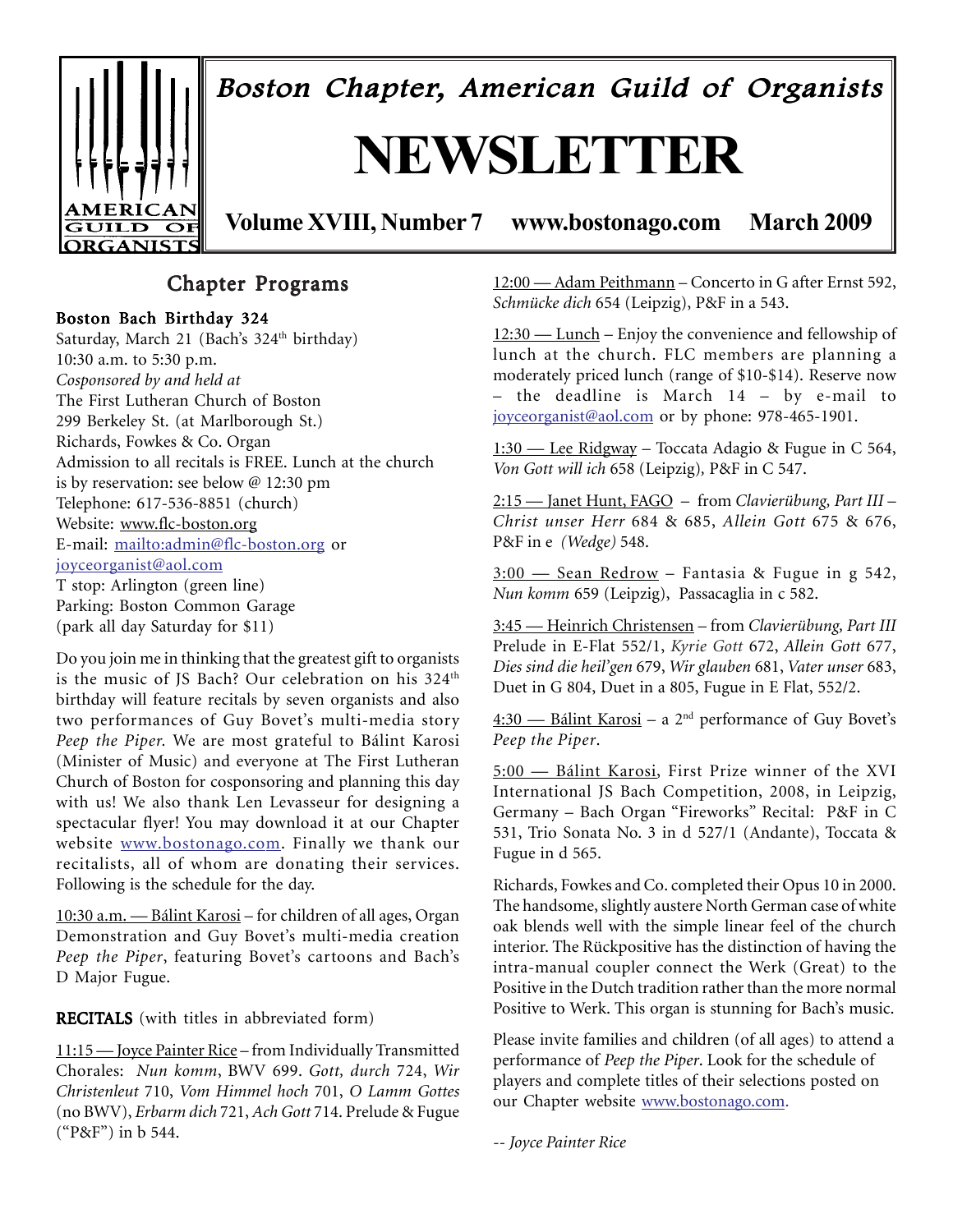### Dean's Message

### Wonderful Works from Wonderful Workers

#### The Organ Library

Joseph Dyer, who has served as chair of the BAGO's Organ Library committee for the past ten years, and who has devoted extraordinary time to it, is stepping down. His advocacy and work for the Library has run the gamut from publicity and fund-raising, to expanding the collection, to overseeing development of the new website, to coordinating day-to-day operations, to mailing out sales orders, and much, much more. In recognition of his service, the Executive Committee, at is meeting of November 11, 2008, voted unanimously to extend to Joe honorary membership in the AGO. Congratulations, and our most heart-felt thanks! (This action by the Exec Comm will be formally ratified at the Chapter's annual meeting on May 4, and I cannot imagine there would be any opposition.)

As Joe steps down – but not out – from the Library picture, he and the committee are taking a look at the future of this important resource not only for the Chapter but also for the wider organ world. Anyone who would like to become involved with the Library, either as a volunteer or on the committee, or if you have thoughts about the Library, please contact Joe Dyer at joseph.dyer@umb.edu.

#### Help Wanted: Yearbook Editor

Another person stepping down after several years of valuable service to the Chapter is Eric Huenneke, who has been responsible for putting together our annual directory of members and advertisers. This is an important resource of information for the Chapter, and a new editor will need to be in place by the beginning of the summer. Anyone with an interest in knowing more about what is involved, or anyone with suggestions for a possible replacement, please contact me at ridgway@mit.edu. By the way, this person does not need to be a Chapter member; just someone who is detail-oriented, and with computer and maybe some design experience.

#### Convention Volunteers

Another Chapter activity where the "help wanted" sign is out is the upcoming regional convention. Reminders of the need for convention help have appeared

*(Continued on next page)*

### **Executive Committee Meetings**

7-9 pm, Church of the Advent, 30 Brimmer St, Boston. Charles MBTA Tues Mar 10, Mon Jun 1

Executive committee meetings are open to all Chapter members.

Newsletter of the Boston Chapter, American Guild of Organists Published 10 times a year, September-June. Distributed to members & associates of the Boston Chapter, AGO.

Mailed at standard mail rates from Boston MA. Boston Chapter/AGO c/o Timothy Hughes, Membership 247 Washington St #24, Winchester MA 01890. Copyright © 2009, Boston Chapter, American Guild of Organists

#### *Boston Chapter, AGO Officers 2008-2009*

| Dean<br>ridgway@mit.edu                              | Lee Ridgway<br>617-436-1193            |
|------------------------------------------------------|----------------------------------------|
| SubDean<br>joyceorganist@aol.com                     | Joyce Painter Rice<br>978-465-1901     |
| Treasurer<br>kbhartung@aol.com                       | Kirk Hartung<br>508-820-3440           |
| Assistant Treasurer<br>cthigbe@aol.com               | Charlene Higbe<br>617-497-0610         |
| <b>Broadcasts</b><br>emsteinmetz@verizon.net         | Martin Steinmetz<br>781-235-9472       |
| Chaplain                                             | The Rev. David Hefling<br>617-472-0737 |
| Competitions<br>dgb137@mac.com                       | David Baker<br>617-367-4260            |
| Examinations<br>glenngoda1545@aol.com                | Glenn Goda<br>617-442-7079             |
| Library<br>joseph.dyer@umb.edu                       | Joseph Dyer<br>617-527-6403            |
| Membership Secretary<br>thughes $56@$ comcast.net    | Timothy Hughes<br>781-369-1905         |
| Membership Committee<br>ilgreen@green-associates.com | Judy Green<br>$617 - 482 - 3044$       |
| Newsletter<br>swist@comcast.net                      | Jim Swist<br>781-643-9733              |
| Organ Advisory<br>smhill42ne@earthlink.net           | Richard Hill<br>508-238-6081           |
| Placement<br>janet.hunt@sjs.edu                      | Janet Hunt<br>617-746-5433             |
| Professional Development                             | TBA                                    |
| Recording Secretary<br>ikmniohn@aol.com              | Kirsten Johnson<br>978-443-3472        |
| Registrar<br>$dan$ .mckinley@christchurchhw.org      | Dan McKinley                           |
| <b>SPAC</b>                                          | 978-412-8174<br>Martin Steinmetz       |
| emsteinmetz@verizon.net<br>Substitutes               | 781-235-9472<br>Joshua T. Lawton       |
| itlawton@mac.com<br>YOI                              | 617-926-1042<br>Mary Sue Willie        |
| cymswillie@comcast.net                               |                                        |
|                                                      |                                        |
| sbudwey@hotmail.com                                  | Stephanie Budwey                       |
| Auditors<br>emsteinmetz@verizon.net                  | Martin Steinmetz<br>781-235-9742       |
| csmith@groton.org                                    | Craig Smith<br>781-740-4541            |
| Region I Councillor<br>elg@bradygrossman.com         | E. Lary Grossman<br>$413 - 247 - 9426$ |
| District Convener<br>rbrownel@capecod.net            | Robert Browne<br>508-432-7328          |
| Webmaster<br>marknelson@cbfisk.com                   | Mark Nelson<br>978-283-1909            |
| <b>Executive Committee</b>                           |                                        |

*Todd Beckham, Janet Hunt, Patrick Kabanda, Lois Regestein, Judy Green, Michael Smith, Mary Beekman, Mark Dwyer, Glenn Goda, Mark Nelson, Laura Jensen, Craig Benner*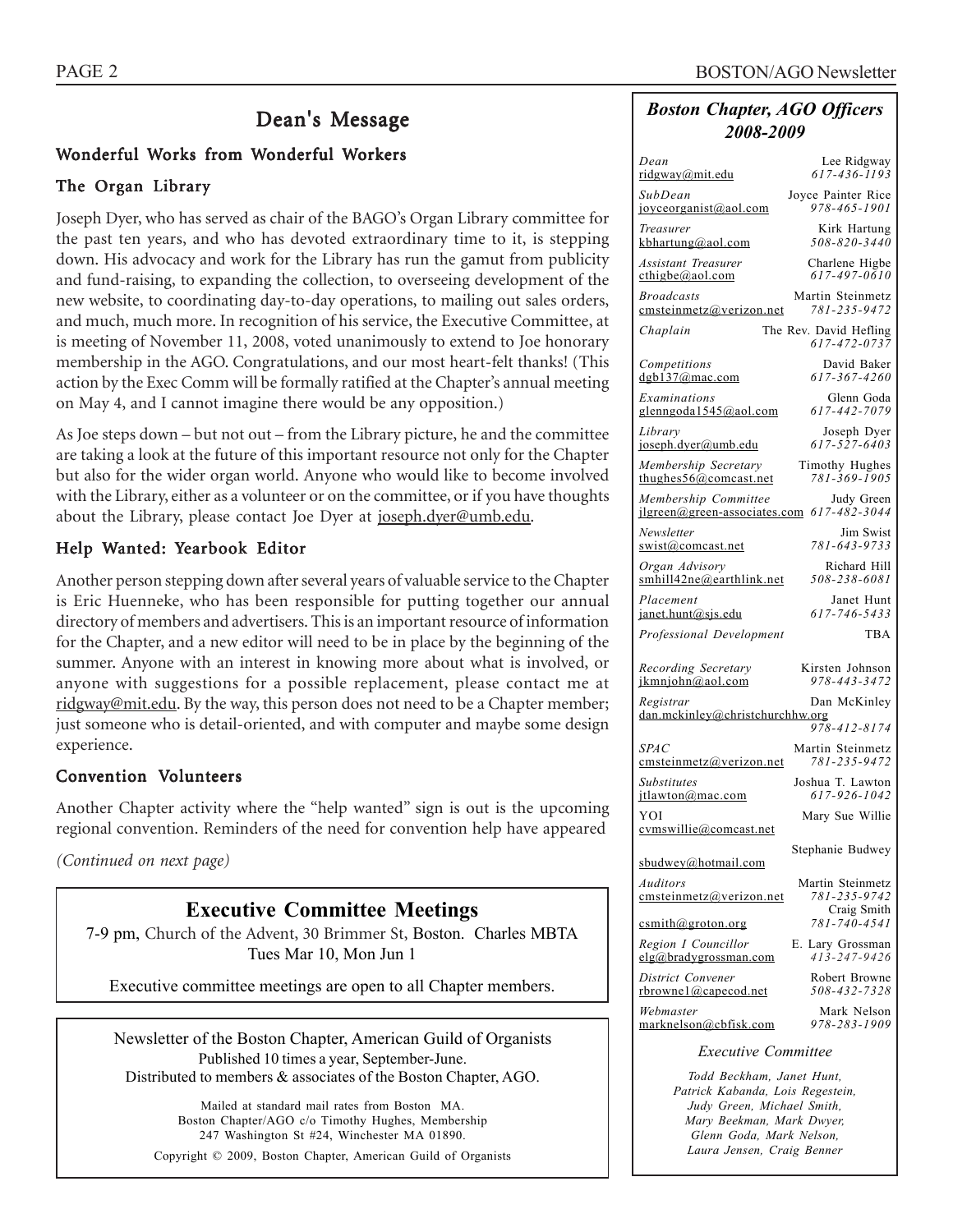### Dean's Message*(Continued)*

in previous Newsletters, but now that we are getting down to the wire, the need is becoming immediate. Numerous opportunities exist for volunteers: handing out programs, acting as guides, staffing information tables, helping in the background, etc. Many of these opportunities will be at the convention itself; others are in the near term to help the steering committee get this show on the road. To find out how to offer your time and talent, send e-mail to the Convention Volunteer Coordinator, Charlene Higbe, at cthigbe@aol.com.

Remember: the BAGO exists solely on the good works of many volunteers. Thanks to you all (and you know who you are)!

*-- Lee Ridgway*

### More March Chapter Programs

### The Registration of J.S. Bach's Organ Works

Monday, March 2, at 7:30 p.m. Quentin Faulkner, author and lecturer School of Theology, Boston University, Room B23 745 Commonwealth Avenue - the building on the west side of Marsh Chapel Free admission. A reception will follow the lecture. T stop: (Green line "B" train) Bos. Univ. Central stop at Marsh Chapel Parking is available behind the building to the east of Marsh Chapel, i.e., towards downtown. (As you exit Kenmore Square on Commonwealth Ave., turn right on Deerfield; then left on Bay State Road to the parking lot.) Our Boston Chapter Organ Library presents Quentin

Faulkner, Larson Professor Emeritus of Organ and Music Theory/History at the University of Nebraska-Lincoln, on *The Registration of J. S. Bach's Organ Music*. This lecture will survey Prof. Faulkner's latest book of the same title (Wayne Leupold, 2008). The Organ Library is located in the basement level of the STH building. Following the lecture, a reception will be held in the Library.

Although contemporary references to Bach's skill and inventiveness in organ registration exist, there is very little direct evidence about the principles on which his practice was based. (Johann Friedrich Agricola, a pupil of J. S. Bach at Leipzig, reported, for example, that Bach favored reed stops.) Editors' suggestions for registration in the older editions of Bach's organ works (Peters, Schirmer) are based primarily on the resources of the organs known to those editors. Prof. Faulkner has uncovered primary sources about organ registration from early eighteenth-century central Germany, making many of them available in English for the first time. With the help of recorded examples he will discuss these and their applicability to the registration of Bach's organ works.

Thank you Joseph Dyer and the Organ Library Committee for making arrangements for this program.

### Review: Menendez, Mendelssohn at Harvard

Fifty souls braved snow showers to attend the Chapter's bicentenary celebration of Felix Mendelssohn's birth. Organ virtuoso Ezekiel Martin Menendez played a recital of the six Mendelssohn organ sonatas at Busch Hall at Harvard on the famous 1958 Flentrop organ, originally commissioned by E. Power Biggs. Recently renovated by Noack, the instrument sounded wonderful in the generous acoustics of the hall. The Flentrop may seem an unlikely choice for a Mendelssohn recital. However, in his opening remarks EMM suggested that this organ in sound and action was more like the organs Mendelssohn himself played than those we are likely to hear Mendelssohn on nowadays.

This recital was a revelation in two respects: the clarity with which each note could be heard and the presentation of all six sonatas in a single program. Dr. Menendez is especially to be commended for his mastery of the notes, shaping of the movements, beauty of registration, maintenance of singing melodic line throughout amidst crisp articulation, pure virtuosity in the brisk tempi of the fast movements, and relaxed tempi in the slow movements, and musicality throughout. The ingenious order of presentation was Sonatas V, VI, and IV before the intermission, and Sonatas III, II, and I after. Thus each half presented a shorter opening work, a substantial entrée, and a brilliant finale. At the end the audience responded with a standing ovation.

Finally, on a personal note, my own first acquaintance with the organ sonatas was hearing the E. Power Biggs LP of Sonatas I and VI at St. Paul's Cathedral, London, as a teenage organ student. An anecdote records Mendelssohn himself playing an organ postlude there in 1837. To disperse the crowd, a verger dismissed the calcant, so the instrument gave out during the pedal cadenza of Bach's A minor fugue, nearly causing a riot among the frustrated auditors. Presently I especially enjoy listening to the following CDs of the sonatas, each splendidly played and quite different in style and sound: John Scott on the Willis/Mander at St. Paul's, London (Hyperion), Thomas Murray on Hook and Simmons organs in Boston (Raven), and James Hammann on the "Mendelssohn organ", a Stumm at Neckargemuend, Germany (Rven). All are available at www.ohscatalog.org.

*-- R Harrison Kelton*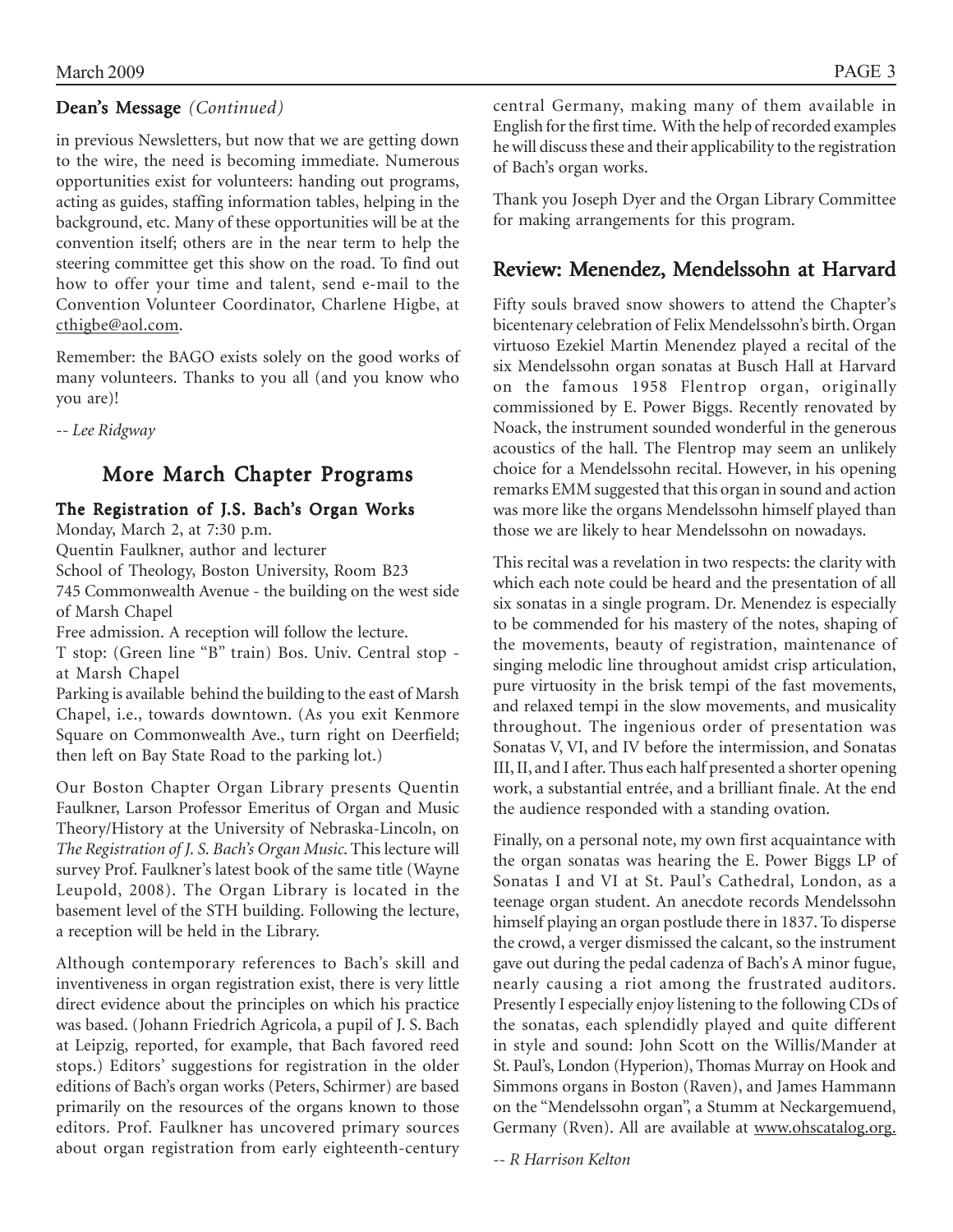### Annual Meeting Preview

### Members' Recital, Annual Meeting and Dinner

Monday, May 11th at 6:30 pm at Holy Name Parish, West Roxbury

Our evening will begin with a Members' Recital to celebrate the recently restored 1938 3m, 50+ rank Wicks organ. And do not fear, this is no ordinary "wicked Wicks"! This is a fabulous instrument voiced by Henry Vincent Willis (of English fame) in a gorgeous domed church with an excellent acoustic. The recital will be followed by our (brief) Annual Meeting and then a delicious catered meal in the parish hall. There is plenty of parking at the church, and it is also across the street from the Bellevue stop on the Needham Line of the commuter rail. Thank you, Stephanie Budwey, for making these arrangements!

### Boston Organ Academy at Old West

The Boston Organ Academy was held on January 12-16 at Old West Church in Boston. Yuko Hayashi and Jon Gillock offered an intensive week of masterclasses on C. B. Fisk's landmark 1971 organ. The carefully selected repertoire was chosen to focus exclusively on music of the highest artistic merit. Great works of Bach, Frescobaldi, de Grigny, Mendelssohn, Franck, Vierne, and Messiaen were played by Naoko Asao, Leonardo Ciampa, Hatsuko Imamura, Joshua Yuko Hayashi joined the organ faculty of New England Conservatory in 1960, chairing the department from 1971 to 2001. Since 1974 she has been both Organist of Old West Church and Executive Director of the Old West Organ Society, which she founded. Jon Gillock is generally considered the world's greatest interpreter of the organ music of Olivier Messiaen, with whom he studied in 1977. Dr. Gillock has given the American premiere of Messiaen's *Livre du Saint Sacrement* and the New York premiere of his *Méditations sur le Mystère de la Sainte Trinité*. The Boston Organ Academy is sponsored by the Old West Organ Society (www.oldwestorgansociety.org).

*-- Leonardo Ciampa*

### Read Your *TAO*!

The Editor regularly receives press releases from AGOHQ, but would rather reserve this Newsletter for Boston Chapter news. All National press releases appear in *The American Organist* at one point or another.

### Six New Organ Scholars

The Young Organists Initiative is pleased to announce that we have six scholarship winners for 2009. They are: J. Everest Crawford, 12 of Gloucester, MA, David Emanuel,13 of Lexington, MA, Jeweliann Houlette, 17 of Wenham, John C. Kodera, 13 of Sudbury, Paul G. O'Neil 17, of Concord, MA and Andrew Park, 19 (gr. 11 at The Perkins School

for the Blind) of Watertown. We congratulate these young people who are enthusiastic about studying the organ. Each will receive ten free lessons (all have a teacher), an 18 month membership in the AGO, and a gift certificate for new music. They will appear in our Showcase Recitals at King's Chapel on Tuesday, June 23, 2009 (12:15 pm) and First Parish Church in Lexington on Friday, June 26 at Noon. Members of the YOI committee are: Margaret Angelini, Robert Barney, Cheryl Duerr, John Dunn, Stuart Forster, Michael S. Murray, Mary Street with co-chairs: Stephanie Budwey and Mary Sue Willie.

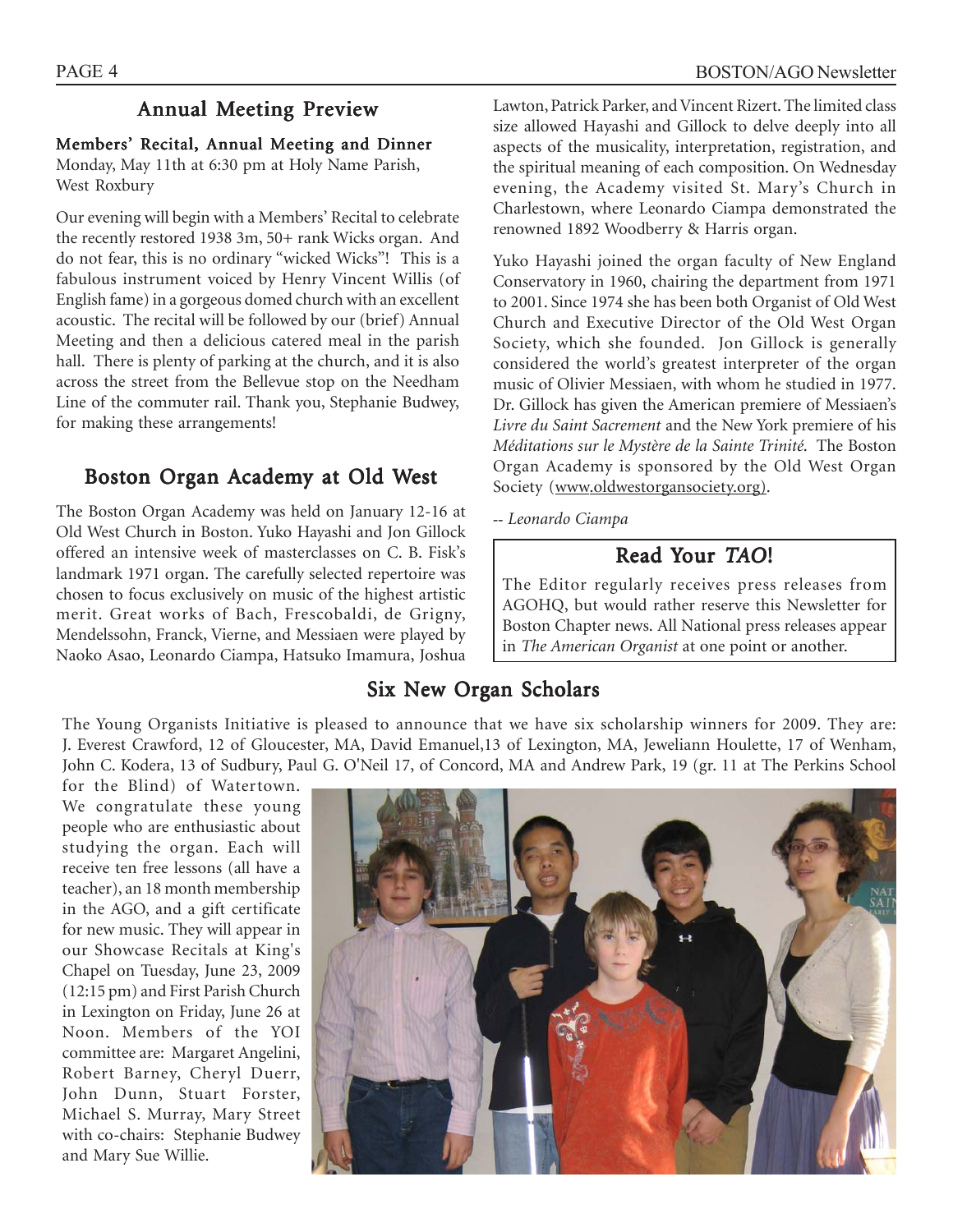#### Sunday, March 1 2:30 pm

Merrimack Valley Philharmonic (Monseur, *cond*): Mendelssohn *Hebrides Overture,* op 26, *Fingal's Cave* Susan Trout, soprano: Wagner *Wesendonck Songs* Schubert Symphony #9, D 944. Rogers Center for the Arts, Merrimack College, 315 Turnpike St, Andover MA. 978-372-8237 \$18/12, <5 yrs \$5 subscriptions \$60/42

#### 3:00 pm

Peter Sykes, organ. First Evangelical Lutheran Church, Reception follows. 900 Main St, Brockton MA. 508-586-9021 \$15/12 This concert + April 2 \$25/20

#### 3:00 pm

Duo Maresienne: From the Sun King's Court: Marais, de Visée, Pinel, Ste-Colombe, others. Somerville Museum, Central St at Westwood Rd, Somerville MA. 617-666-9810 \$17/12

#### 4:00 pm

Christ Church Choirs (Forster, *dir/org*): Choral Evensong: Bach, Tallis, Tomkins, Byrd, Boyce. Reception follows. Christ Church, Zero Garden St, Cambridge. 617-876-0200 Donation **b** 

#### 5:00 pm

Phillips Consort of Viols; Eileen Callahan, soprano: Byrd, Coprario, White, Jenkins, Ferrabosco, Blow Campian, others. Followed by Trinity Parish Choir (Barney, *dir*): Choral Evensong: Purcell, Reading, Byrd, Thomkins. Trinity Episcopal Church, 81 Elm St, Concord MA. 978-369-3715 Donation

#### Monday, March 2 7:30 pm

Quentin Faulkner, lecture on "The Registration of JS Bach's Organ Music." Reception follows. Boston Univ School of Theology, 745 Comm Ave, Rm B23, Boston. 617-527-6403 Free 因

### Tuesday, March 3

#### 12:15 pm

Boston Conservatory Showcase Recital: Oratorio favorites by Bach, Handel, Mendelssohn. King's Chapel, 58 Tremont St, Boston. 617-227-2155 Donation \$3 因

### Friday, March 6

12:15 pm Nathan Laube, organ: Trinity Church, Copley Sq, Boston. 617-536-0944 x389 Donation h

#### Saturday, March 7

8:30 am to 3:15 pm Merrimack Valley Chapter, AGO

Mini-Convention XI. More info at 978-465-2068

#### 9:30 am to 4:30 pm

Day 1 of 2-day workshop continued on Sunday, March 8: Susan Hellauer, leader: Chant Camp II - *Vespers of 1210.* Workshop on 13-century plainchant & chant-based polyphony Trinity Episcopal Church, 81 Elm St, Concord MA. 978-264-0584 \$125 for both days

#### 7:30 pm

A Joyful Noyse; Jeanne Lucas, soprano; Rebecca Hawkins & Edward Wu, violin: Lenten Vespers: Charpentier. Hancock United Church of Christ, 1912 Mass Ave, Lexington MA. 781-862-4220 Free 因

### Sunday, March 8

#### 1:45 pm to 5:15 pm

Day 2 of 2-day chant workshop. *See Saturday, March 7 at 9:30 am.* St Paul's Catholic Church, 29 Mt Auburn St, Cambridge.

#### 3:00 pm

James Jordan, organ. St Anthony Church, 1359 Acushnet Ave, New Bedford MA. 508-993-1691 Donation

#### 6:30 pm

Susan Hellauer, leader & Chant Camp II participants: *Vespers of 1210* - psalms, canticles, hymns, litanies & 13th c. polyphony. St Paul's Catholic Church, 29 Mt Auburn St, Cambridge. 978-264-0584 Donation  $\Box$ 

#### Tuesday, March 10

#### 12:15 pm

Pentimento: "Fire and Ice" Sonatas, Caprices & Dances of Italian composers of the German court. King's Chapel, 58 Tremont St, Boston. 617-227-2155 Donation \$3 <a>

#### Friday, March 13 12:15 pm

Raymond Nagem, organ: Trinity Church, Copley Sq, Boston. 617-536-0944 x389 Donation h

#### 7:30 pm

Yuko Hayashi, organ: Muffet, Clerambault, Couperin, deGrigny, Bach; Graphics Exhibit, Natalie MacFarland. St Andrew's Episcopal Church, 79 Denton Rd, Wellesley MA. 781-235-7310 \$20/10/5

#### Saturday, March 14 9:30 am

Recorders/Early Music MetroWest: Purcell Birthday Party. Coached consorts at 4 levels, Trinity Episcopal Church, 81 Elm St, Concord MA. 978-264-0584 Consort Visitors \$12

#### 4:00 pm

Douglas Bruce, organ: Smart, Bach, Handel, Buck, Franck, Hielscher, Rawsthorne, Petrali. Trinity Episcopal Church, 26 White St, Haverhill MA. 978-372-4244 Free 因

#### Sunday, March 15 3:00 pm

Masterworks Chorale (Karidoyanes, *dir*): Mendelssohn *Son and Stranger* Brahms *Liebeslieder Waltzes.* Sanders Theatre, Cambridge. 781-235-6210 \$42,30,20.

#### 3:00 pm

Christ Church Adult Choir (Forster, *dir/org*): Lenten Concert. Reception follows. Christ Church, Zero Garden St, Cambridge. 617-876-0200 Donation **b** 

### Tuesday, March 17

12:15 pm

Svanur Vilbergsson, guitar: Handel, José.

King's Chapel, 58 Tremont St, Boston. 617-227-2155 Donation \$3 因

#### Wednesday, March 18 5:30 pm

Joshua T Lawton, organ: Lenten Recital featuring Bach. Church of St John the Evangelist, 35 Bowdoin St, Boston. 617-227-5242 Free

#### Friday, March 20 12:15 pm

Michael Kleinschmidt, organ: Trinity Church, Copley Sq, Boston. 617-536-0944 x389 Donation **b** 

#### 7:30 pm

Renaissonics & Friends (Tyson, *dir*); Ken Pierce, dancer/historian: Teaching dances from the 15th, 16th & 17th centuries. Refreshments. No partner required. Jewett Hall, First Church Cong, 11 Garden St, Cambridge. 617-661-3353 \$8

#### Saturday, March 21 10:00 am to 4:00 pm

Boston Singers' Resource open singer auditions. Open to any music director seeking section leaders or soloists. Pre-registration required. Lunch & resume book provided. 978-352-5058 \$35 BSR subscription fee plus \$25 audition fee www.BostonSingersResource.org

#### 10:30 am

Chapter's Boston Bach Birthday 324 Organ Marathon. 10:30 am Bálint Karosi: Bovet *Peep the Piper* 11:15 am 6 30-minute recitals. 4:30 pm

#### Bálint Karosi: Bovet *Peep the Piper,* followed by Bach organ fireworks favorites. First Lutheran Church. 299 Berkeley St, Boston. Lunch by reservation. 617-536-8851 www.flc.org Free

#### Sunday, March 22 4:00 pm

David Briggs, organ: Bach; Improv. St John's Episcopal Church, 48 Middle St, Gloucester MA. 978-283-1708 \$20/15 | 4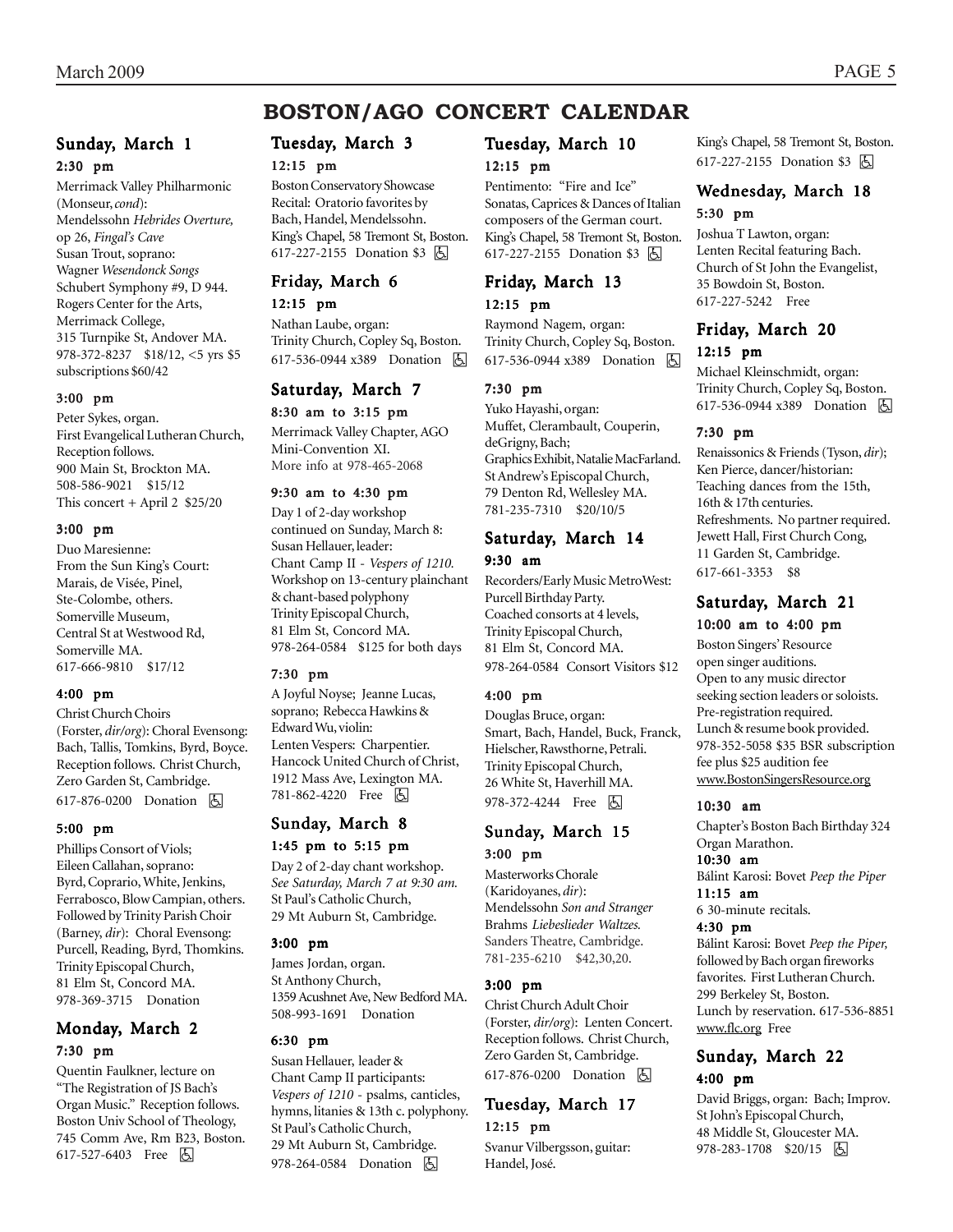Seraphim Singers (Lester, *dir*); The Boston Boy Choir: Bach *Jesu, meine Freude* Brahms *O Heiland reiss* Gyger *Wie schön* Distler *Wachet auf, ruft uns die Stimme* Sawyer - new commissioned work. Mission Church, 1545 Tremont St, Boston. 617-926-0126 Don \$20/10 因

#### Tuesday, March 24 12:15 pm

Ashley Addington, flute; Megan Remaly, harp: Fauré, Ibert, Piazzolla. King's Chapel, 58 Tremont St, Boston. 617-227-2155 Donation \$3 因

#### 7:30 pm

John Skelton Special Workshop: "Anton Heiller" Old West Church, 131 Cambridge St, Boston. 617-739-1340 \$25, 20, 15  $\boxed{6}$ 

#### Wednesday, March 25

#### 12:15 pm

Richard Hill, organ: Bach Birthday Party Program. Unity Church, 13 Main St, North Easton MA. 508-238-6081 Donation [5]

#### Friday, March 27 12:15 pm

Jacob Street, organ: Trinity Church, Copley Sq, Boston. 617-536-0944 x389 Donation 因

#### 8:00 pm

John Skelton, organ: Heiller, Bach. Old West Church, 131 Cambridge St, Boston. 617-739-1340 \$25, 20, 15 9

#### 8:00 pm

Musicians of the Old Post Road: "In Celebration of Handel": *Mi palpita il cor, Tra le femme,* keyboard concerto, instrumental works. First Unitarian Church, 90 Main St, Worcester MA. 781-466-6694 \$30/25 7 to 17 free with adult

### Saturday, March 28 8:00 pm

Musicians of the Old Post Road. *See Friday, March 27 at 8:00 pm.* Emmanuel Church, 15 Newbury St, Boston.

#### Sunday, March 29 3:00 pm

St Paul Parish Adult Choir (Perazza, *dir*); Spring Concert featuring Fauré *Requiem*. St Paul Church, Bow & Arrow Sts, Cambridge. 617-491-8400 Donation **b** 

#### 4:00 pm

Magnificat (M Engelhardt, *dir*): Choral Evensong. Trinity Episcopal Church, 131 W Emerson St, Melrose MA. 781-665-3890

#### 5:00 pm

King's Chapel Choir, Soloists, & Orchestra (Christensen, *dir*): Bach Celebration: Cantata 21, part I; *Fürchte dich nicht*; Mass in G Major. King's Chapel, 58 Tremont St, Boston. 617-227-2155 Donation \$12/8

#### Sunday, March 31

#### 12:15 pm

Denise Konicek, soprano; Heinrich Christensen, organ: "Women in Song" King's Chapel, 58 Tremont St, Boston. 617-227-2155 Donation \$3 因

### Friday, April 3

12:15 pm Harold Stover, organ: Trinity Church, Copley Sq, Boston. 617-536-0944 x389 Donation h

### Saturday, April 4

#### 9:30 am

Recorders/Early Music MetroWest: Music for Holy Week. Singers' workshop led by Heinrich Christensen. Coached consorts at 4 levels, Trinity Episcopal Church, 81 Elm St, Concord MA. 978-264-0584 Consort Visitors \$12

#### 2:00 pm

Newport Baroque: "A Royal Tea and Recital": Hotel Viking, 1 Bellevue Ave, Newport RI. \$45, all-inclusive www.newportbaroque.org 401-855-3096 4

#### Sunday, April 5 3:00 pm

G Fredrick Guzasky, organ: Russian composers; Rheinberger. Saint Stephen's Episcopal Church, 16 Highland Ave, Cohasset MA. 617-926-0126 Free

#### 5:30 pm

Exsultemus: Telemann *Passion According to John* (1737) First Lutheran Church of Boston. 857-998-0219 \$35, 25 -\$5 sts/srs

#### Friday, April 17

#### 12:15 pm

John Bostron, organ: Trinity Church, Copley Sq, Boston. 617-536-0944 x389 Donation **b** 

#### 7:30 pm

Renaissonics & Friends. *See Friday, March 20 at 7:30 pm.*

#### 7:30 pm

Elina Lev, violin; Watercolors by Shanthi Kumar. St Andrew's Episcopal Church, 79 Denton Rd, Wellesley MA. 781-235-7310 \$20/10/5

#### Sunday, April 19 3:00 pm

James David Christie, organ. Reception follows. First Evangelical Lutheran Church, 900 Main St, Brockton MA. 508-586-9021 \$15/12 This concert + March  $1$  \$25/20

### Friday, April 24

#### 12:15 pm

Eric Dombrowski, organ: Trinity Church, Copley Sq, Boston. 617-536-0944 x389 Donation **b** 

#### 8:00 pm

Newport Baroque (Cienniwa, *dir*); Sine Nomine choral ensemble: *Dido & Aeneas* Emmanuel Church, 42 Dearborn St, Newport RI. 401-621-6123 \$30 pref/25 gen \$10 ages 6-10 -10% srs, sts, mil, WGBH, AAA, EMA www.newportbaroque.org &

### Children's Choir Festival

The Southeastern New England Chapter of the Choristers Guild will hold its second annual Children's Choir Festival at Tewksbury Congregational Church, 10 East St., Tewksbury, on Saturday, March 21, with rehearsals and activities for young singers beginning at 8:30 a.m. and concluding with a public worship service from 3:00 to 4:00 p.m. Noted children's sacred music composer Mark Patterson of Lubbock, Texas, will be the conductor and clinician for the festival, and will also lead a workshop for children's choir directors on Friday, March 20, at 7:00 p.m. If your children's choir would like to participate, further information may be found at www.choristersguild.org/

cg\_southeasternnewengland.html or contact Chapter President Michael Olbash at olbash@post.harvard.edu

### **NEXT DEADLINE: March 9 for April, 2009 Issue**

Please send all notices, news, and articles to:

Jim Swist, 34 Jason Street #2, Arlington MA 02476 Or e-mail to  $\frac{\text{swist}(\partial \text{connect}.\text{net})}{\text{commutative}}$  (please no phone calls) (inline text or .doc/.pdf file attachment)

Include: day, date, time, brief description of program, location, address, phone number, price (or donation/free), and whether handicap-accessible. Listings for each month are due by the first Friday of the prior month.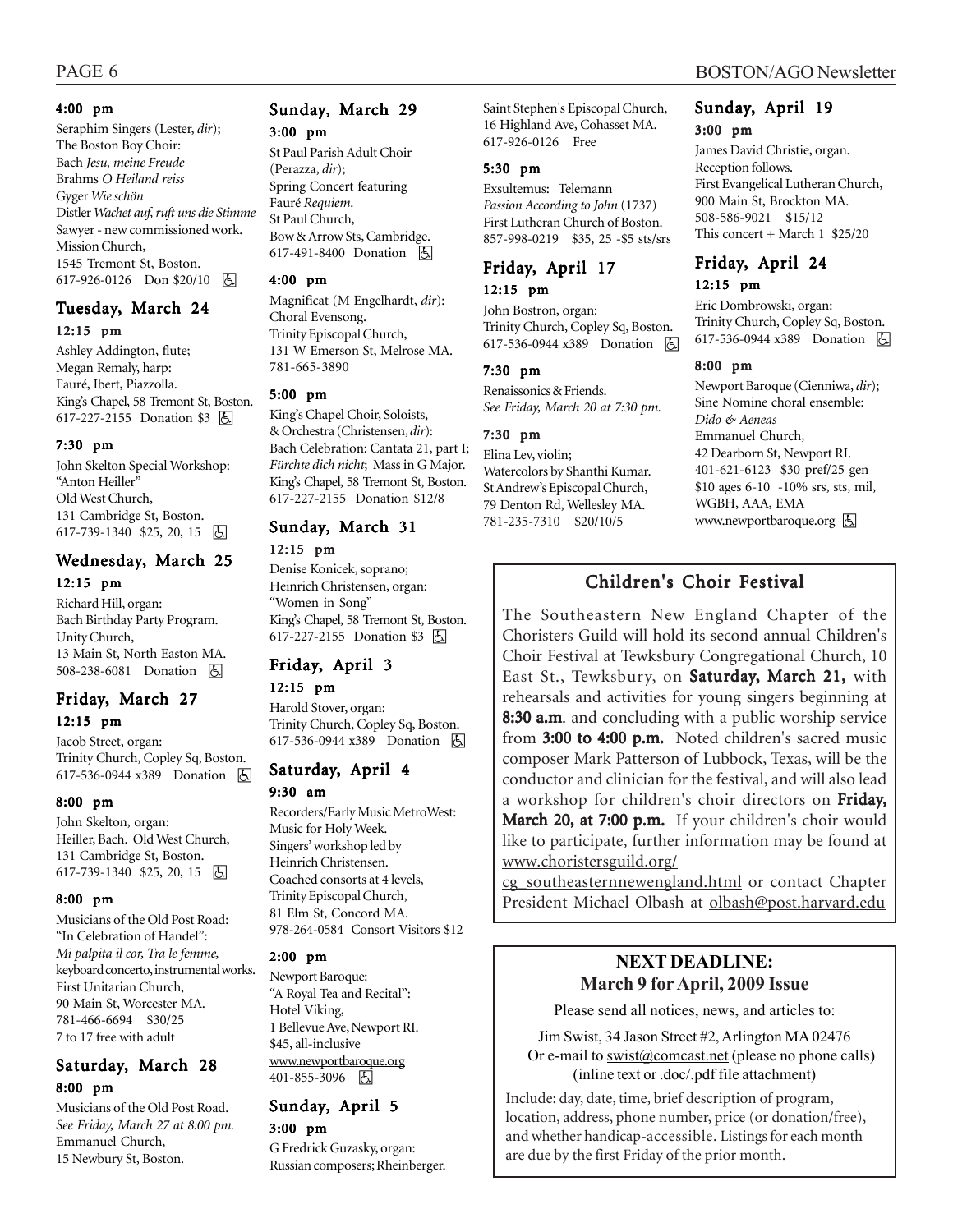### A Boston Organist's Saga, Chapter IV

When I awoke the next morning I found that my radio was on, and the good old BBC was broadcasting Overtures from the Hebrides. Well, there was no way I could Rest in The Lord & Taylor eiderdown after hearing such glorious strains! I was off to Germany in the hopes of enjoying some Midsummer Night's Dreams. Upon arriving at Gatwick, however, I was foiled in my attempt to catch the Wings of a Dove to Leipzig – you can imagine my Agitation! Just as I was about to Cast my Burden of luggage into the Thames, I Lifted my Eyes (sorry, no Mountains there) and saw a happy gentleman who reminded me of the Chunnel. This Lovely Messenger lifted me out of my Deep Despair, and with renewed Confidence I made my way back across the Channel, and then to the homeland of Mendelssohn. You can imagine my surprise upon my arrival when.....

#### *--Margaret Angelini*

*Note:* Thank you, Margaret, one of our former Deans, for writing Chapter IV! Check the December-February issues of our newsletter for Chapters I-III. Will YOU write the next paragraph? Send it to the Sub-dean (see contact info roster). Please leave the final sentence unfinished, to be a starting point for the next writer.

### Mendelssohn's Opera Offering - Plus

### Sunday, March 15, 2009 3:00 pm

Steven Karidoyanes conducts the Masterworks Chorale and concert orchestra.

Felix Mendelssohn, whose 200 anniversary of his birth we celebrate this year, wrote the delightful operetta, *Son and Stranger*, also known as *Return of the Roamer* for his parents' 25th wedding anniversary. Masterworks Chorale presents it in concert-opera fashion and in the 1870's English translation by Henry F. Chorley.

The program at Sanders Theatre also included Brahms' *Liebeslieder Waltzes* in the composer's own sparkling settings for chorus and orchestra.

Featuring Teresa Wakim, soprano, Beth MacLeod, mezzo-soprano Kevin Hayden, tenor, Sumner Thompson, baritone Bryan McNeil, bass/narrator

Tickets- \$42, \$30, \$20

Visit www.MasterworksChorale.org for more information or e-mail tickets@MasterworksChorale.org.

Free parking at the Felton Street Garage

### Stuart Forster's New CD Released

Pro Organo has just released a new CD recording of Boston Chapter member Stuart Forster. Recorded on the 4 manual 110-rank Schoenstein Organ at First-Plymouth Congregational Church in Lincoln, Nebraska, the program features original organ pieces and some of Stuart's orchestral transcriptions. A promotional video may be seen on YouTube. Entitled "Symphonic Quest," the CD program includes:

- 1. "Jupiter, the Bringer of Jollity" from The Planets Gustav Holst
- 2. Five Variants of 'Dives and Lazarus' Ralph Vaughan Williams
- 3. Andante con moto en sol mineur Alexandre Boëly
- 4. Noël: Grand jeu et Duo Louis Claude Daquin
- 5. Scherzo in g minor Marco Enrico Bossi
- 6. "Cantabile" from Symphonie VI Charles-Marie Widor
- 7. Tuba Tune Christopher Luke
- 8. Choral Song and Fugue Samuel Sebastian Wesley
- 9. "Allegretto" from Symphony No. 7 Ludwig van Beethoven
- 10. "Communion" from Triptyque Louis Vierne
- 11. Toccata Gerre Hancock

CDs are available from www.zarex.com or directly from Stuart at StuartForster@aya.yale.edu

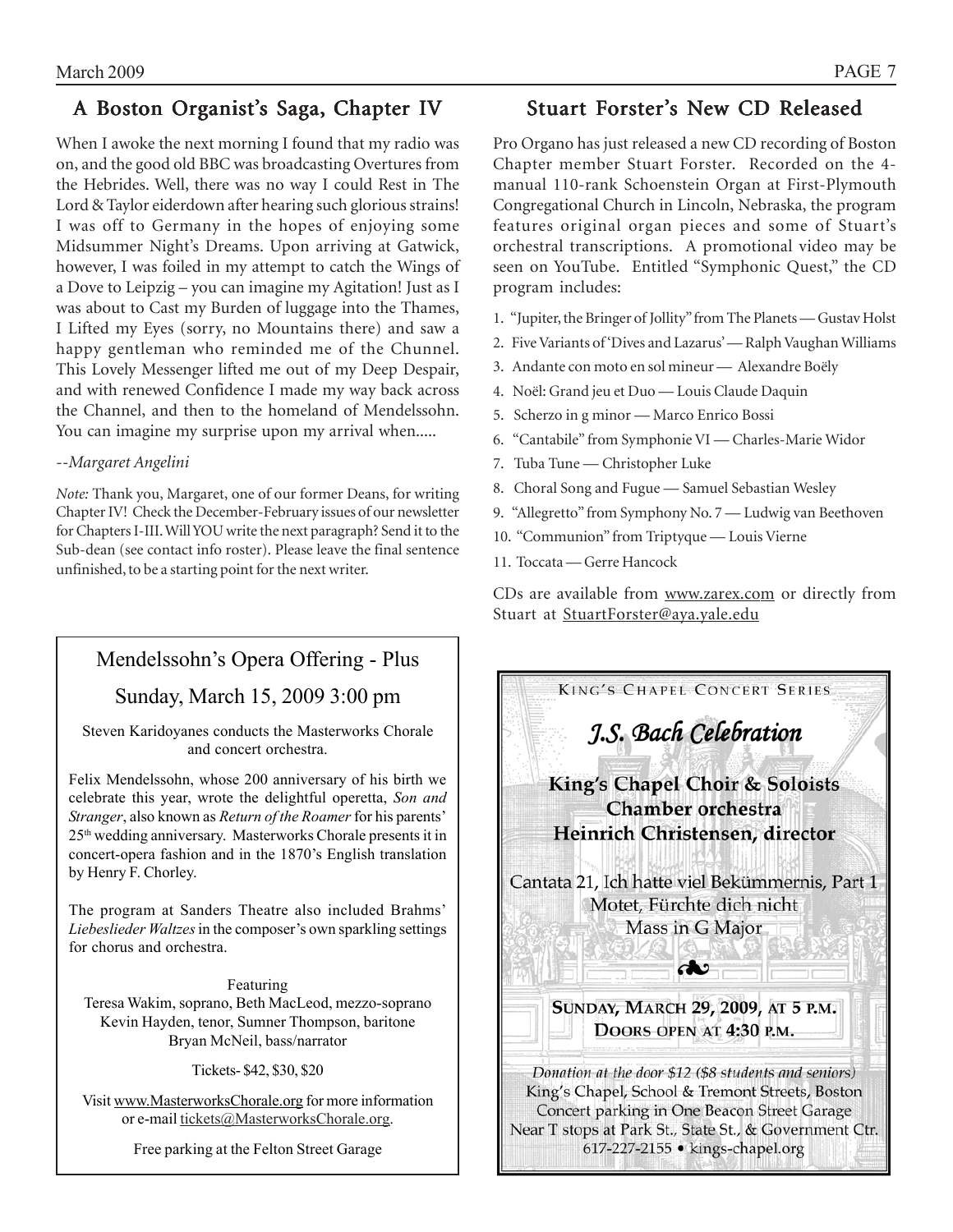#### AGO Boston Chapter Substitute List UPDATED February 2009

| Name                      | Phone                 | E-mail                                | From/                       | Denoms.             | Available      | Available       |
|---------------------------|-----------------------|---------------------------------------|-----------------------------|---------------------|----------------|-----------------|
|                           |                       |                                       | Driving radius              | Comfortable         | Sundays?       | as Interim?     |
|                           |                       |                                       |                             | with                |                |                 |
| ALCOMBRIGHT, Matthew      | 413.652.1348          | matt.alcombright@gmail.com            | Boston+30 mi.               | RC                  | P.M. only      | Yes             |
| <b>BERMANI</b> . Eric     | 508.876.9911          | StCatherinemusic@aol.com              | New England                 | <b>ALL</b>          | P.M. only      |                 |
| BROMS, Edward A.          | 617.548.3974          | ebroms@diomass.org                    | New England                 | <b>ALL</b>          | No             | No              |
|                           |                       |                                       |                             |                     |                |                 |
| BUDWEY, Stephanie         | $(m)$ 508.245.2758    | sbudwey@hotmail.com                   | Boston $+50$ mi.            | ALL but T           | No             | No              |
| CARSON, Laurence          | (h)617.451.0822       | laurence.carson2@verizon.net          | <b>Boston</b>               | <b>ALL</b>          | No             |                 |
|                           | (w)781.235.0034       |                                       |                             |                     |                |                 |
| CATANESYE, William        | 781.858.5087          | wcatanesye@aol.com                    | Boston+35 mi.               | RC, E               | After 10 A.M.  |                 |
| CHADWICK, Judith          | 617.713.0193          |                                       | Brookline                   | P, E                | Yes            | Yes (org. only) |
|                           |                       |                                       |                             |                     | Yes            |                 |
| COOMAN, Carson            | 617.285.2577          | carson@carsoncooman.com               | Cambridge/Boston            | <b>ALL</b>          |                | Yes             |
| COVELL, Wendy             | 617.731.3726          | wendycove@verizon.net                 | <b>MBTA</b> from Boston     | <b>ALL</b>          | No             | No              |
| D'ANGELO, Rich            | $(w)$ 617.266.2471    | wolf@channelwolves.com                | Boston Metro area           | RC (open to         | Yes            |                 |
|                           | $(m)$ 617.513.8837    |                                       |                             | others)             |                |                 |
| DeCUSATI, Claire          | $(h)781 - 582 - 8722$ | decusati@verizon.net                  | Greater Boston and points   | ALL                 | Yes            | Yes             |
|                           | $(m)781-291-9188$     |                                       | south & west                |                     |                |                 |
| DUERR, Cheryl             | 781.860.8893          | clduerr@verizon.net                   | Greater Boston              | <b>ALL</b>          | Yes            | Yes             |
|                           |                       |                                       |                             |                     |                |                 |
| DUGAS, Neil               | 617.661.2061          | n-dugas@comcast.net                   | Boston+40 mi.               | <b>ALL</b>          | Yes            | No              |
| FANTASIA, Philip          | 508.359.4634          | pmfantasia@mindspring.com             | Medfield                    | <b>ALL</b>          | Yes            |                 |
| FLUMMERFELT, Jane         | (h) 781.734.0327      | j.flummerfelt@comcast.net             | Unrestricted driving radius | <b>ALL</b>          | Yes            | Yes             |
|                           | $(m)$ 617.875.9310    |                                       |                             |                     |                |                 |
| FLYYN, Greg               | 617.730.9377          | leeflynn38@yahoo.com                  | Boston                      | ALL                 | Yes            | Yes             |
| FUNG, Teresa              | 781.575.0408          | $fung@sim$ nons.edu                   | Canton                      | <b>ALL</b>          | Yes            | Yes             |
|                           |                       |                                       |                             |                     |                |                 |
| GABLER, Rose Mary         | 781.862.6322          | rmgabler@aol.com                      | Lexington                   | RC                  | Yes            |                 |
| GALIE, Kevin              | 617.427.2342          | KevinJNGalie@gmail.com                | Eastern MA                  | <b>ALL</b>          | Yes            | Yes             |
| GLACY, Kurt               | 781.426.1194          | OrgelBear@aol.com                     |                             | P, RC               | Yes            |                 |
| GODA, Glenn               | (h)617.442.7079       | glenngoda1545@aol.com                 | Roxbury                     | <b>ALL</b>          | No             |                 |
|                           | $(w)$ 617.445.2600    |                                       |                             |                     |                |                 |
| GRAY, Elisabeth (Buffy)   | 617.696.9575          | buffygray@msn.com                     | Milton                      | E                   | Yes            |                 |
|                           |                       |                                       |                             |                     |                |                 |
| <b>GRUNDEEN, Paulette</b> | (h)978.623.7031       | grundeen@mathbox.com                  | Andover                     | <b>ALL</b>          | Yes            | Yes             |
|                           | (m)978.790.1878       |                                       |                             |                     |                |                 |
| GUSTAFSON, Karin J.       | 508.879.7262          | KJGustafson@verizon.net               | W&S of Boston               | P, E, L             | Yes            |                 |
| GUZASKY, G. Fredrick      | 781.420.6880          | fredboston@msn.com                    | Boston $+50$ mi.            | <b>ALL</b>          | Yes            | Yes             |
| HENRY, Colleen            | (h)781.305.3565       | cbhkeys@yahoo.com                     | Boston $+25$ mi.            | ALL                 | Yes            |                 |
|                           |                       |                                       |                             |                     |                |                 |
|                           | $(m)$ 339.368.0442    |                                       |                             |                     |                |                 |
| HOWARD, Suzannah          | 617.792.4247          |                                       | Boston                      |                     | Yes            |                 |
| HUMPHREVILLE, Robert      | 617.864.0800          | r.hump@verizon.net                    | Cambridge                   | <b>ALL</b>          | Yes            |                 |
| JAMES, Stephen            | 508.620.1626          | sdjames77@alumni.amherst.edu          | Framingham                  | <b>ALL</b>          | July 1-Sept. 7 |                 |
| JOHNSON, Robert           | 508.226.8991          | bobjohnson22@comcast.net              | Attleboro                   | <b>ALL</b>          | Yes            |                 |
| KELTON, R. Harrison       | 617.964.3413          | rhkelton@rcn.com                      | <b>Boston</b>               | <b>ALL</b>          | Yes            |                 |
| KWOK, Esther              | 781.986.0263          |                                       |                             | <b>ALL</b>          |                |                 |
|                           |                       | ewkwok@aol.com                        |                             |                     | No             |                 |
| LAMOUREUX, Daniel         | 617.232.1345          | dlamour@comcast.net                   | Brookline + 50 mi.          | <b>ALL</b>          | No             | No              |
| LAWTON, Carole            | 781.641.3012          | czlawton@yahoo.com                    | Boston 20 mi. rad           | $\overline{P}$ , RC | Yes            | Yes             |
| LENFIELD, Spencer         | 269.808.2008          | spencer.lenfield@gmail.com            | <b>MBTA</b> from Cambridge  | L, P                | Yes            | Yes             |
| LINKE, Reena              | 281.770.8361          | Reena.M.L@gmail.com                   | w/in 45 minutes of Boston   | <b>ALL</b>          | No             | Yes             |
| LOUD, Miranda             | 617.926.2355          | mirandaloud@yahoo.com                 | Watertown                   |                     |                |                 |
|                           |                       |                                       |                             |                     |                |                 |
| LOVELL, Russ              | 978.433.2621          | russ $1948@$ juno.com                 | Pepperell                   | <b>ALL</b>          | Yes            |                 |
|                           | (m)978.877.3924       |                                       |                             |                     |                |                 |
| LUEFT, Lorraine           | 617.489.1178          | LorraineL2@peoplepc.com               | Boston $+45$ mi.            | <b>ALL</b>          | Yes            | Yes             |
| LYNCH, Colin              | 603.219.0264          | clynch@sps.edu                        | Boston $+60$ mi.            | E, RC               | Yes            | Yes             |
| MARGETSON, Eunice         | 781.483.6142          |                                       | Medford                     |                     | Yes            |                 |
| NOBLE, Robert             | 781.648.5618          | robert.noble@evergreeninvestments.com | Arlington                   | ALL                 | Yes            |                 |
|                           |                       |                                       |                             |                     |                |                 |
| OLBASH, Michael J.        | 617.275.8129          | olbash@post.harvard.edu               | Boston/RI                   | <b>ALL</b>          | After 11 A.M.  |                 |
| OWEN, Barbara             | 978.465.2068          | owenbar@juno.com                      | Greater Boston and points   | ALL                 | Yes            | Yes             |
|                           |                       |                                       | north preferred             |                     |                |                 |
| PAGETT, John              | 603.578.0262          | johnpagett@verizon.net                | Northern Mass./Southern NH  | ALL                 | No             | No              |
| PATCHEL, Steven           | 617.697.5123          | SteveP7@aol.com                       | Boston                      | <b>ALL</b>          | No             |                 |
| REGESTEIN, Lois           | 617.739.1340          | lois.r@att.net                        | Mission Hill                | <b>ALL</b>          | No             |                 |
|                           |                       |                                       |                             |                     |                |                 |
| RUPERT, Mary Jane         | 617.864.2271          | mjrupert@comcast.net                  | Cambridge                   | <b>ALL</b>          | Yes            |                 |
| SANTINI, Brandon          | 781.331.0930          |                                       | Weymouth                    | ALL (pref RC)       | Yes            | May-August      |
| SATERLEE, Thomas          | 617.787.7874          | saterleet@yahoo.com                   | Boston $+50$ mi.            | ALL                 | Yes            | Yes             |
| SCHEIBERT, Beverly Jerold | $(h)$ 617.739.1751    | bvjerold@aol.com                      | <b>Boston</b>               | ALL                 | Yes            | Yes             |
|                           | $(m)$ 617.240.2815    |                                       |                             |                     |                |                 |
| SCHERP, Randolph          | 781.258.7791          | r scherp@yahoo.com                    | Boston metro area           | <b>ALL</b>          | Yes            | Yes             |
|                           |                       |                                       |                             |                     |                |                 |
| SHENTON, Andrew           | 617.327.4604          | shenton@bu.edu                        | Boston                      | <b>ALL</b>          | No             |                 |
| SMITH, Jeffrey H.         | $(m)$ 617.285.2618    | jeffreyhsmith@hotmail.com             | Wakefield                   | ALL                 | Yes            |                 |
|                           | $(w)$ 617.735.9953    |                                       |                             |                     |                |                 |
| SMITH, Michael Wayne      | $(m)$ 203.645.9227    | mwsmith@groton.org                    | Groton                      | <b>ALL</b>          | Yes            |                 |
|                           | (w)978.448.7365       |                                       |                             |                     |                |                 |
| THOMAS, Mark              | $(m)$ 513.253.8677    | mark.thomas.1@bc.edu                  | <b>MBTA</b>                 | RC                  | Yes            | Yes             |
|                           |                       |                                       |                             |                     |                |                 |
| TOEPPNER, Lois Z.         | $(h)$ 508.366.0509    | toeppner4@charter.net                 | Sudbury/                    | ALL                 | No             |                 |
|                           | (m)978.376.4036       |                                       | Westborough                 |                     |                |                 |
| TURBESSI, Joe             | 231.343.5943          | joseph.turbessi@gmail.com             | <b>MBTA</b> from Boston     | <b>ALL</b>          | Yes            | Yes             |
| VARGHESE, Laya M.         | 908.420.1531          | LayaMVarghese@gmail.com               | <b>MBTA</b> from Boston     | ALL                 | Yes            | Yes             |
| WARNER, Sally Slade       | (h)978.475.2599       | sswarner@andover.edu                  |                             | ALL                 | Yes            |                 |
|                           | (w)978.749.4264       |                                       |                             |                     |                |                 |
|                           | (fx)978.749.4265      |                                       |                             |                     |                |                 |
|                           |                       |                                       |                             |                     |                |                 |
| WITTE, Douglas            | 617.242.0589          | dnwitte@hotmail.com                   | <b>MBTA</b>                 | E, P                | No             | No              |

Further assistance, if needed, is available from the Boston chapter's substitute list coordinator, Joshua T. Lawton (545 Mt. Auburn Street #2, Watertown, MA 02472, 617,926,1042, JTLawton at mac.com)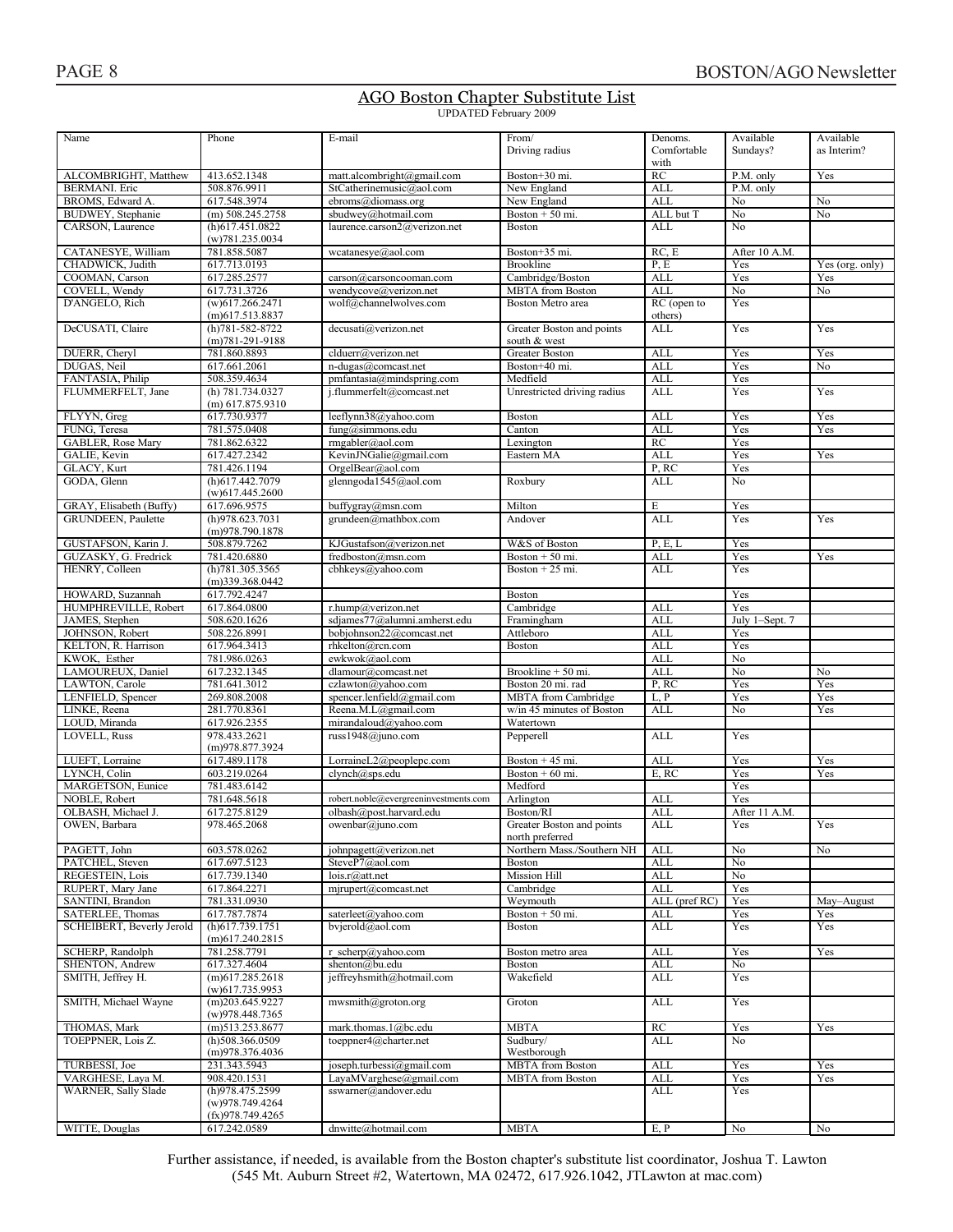### **PLACEMENT MARCH, 2009**

The date in brackets following a church's name shows when the church first requested a listing. Salary is income paid by the church. Services such as funerals (fn) and weddings (wd) with additional fees are estimated as shown.

#### **ORGANIST/CHOIR DIRECTOR**

| Denomination Hours |         | Location          | Name of Church                         | Organ             | Salary      | Est. Add'l Comp                   |
|--------------------|---------|-------------------|----------------------------------------|-------------------|-------------|-----------------------------------|
| Episcopal          |         | Roxbury Crossing, | St. Cyprian's Episcopal Church [10/08] | Rodgers           | \$14,000    | $8 \text{ ft}$ /2 wd              |
|                    |         | МA                |                                        |                   |             |                                   |
| UU                 | 10      | Mendon $&$        | Unitarian Congregation of Mendon and   | $(1)$ Lawes       | \$7,000-    | $4 \text{ ft/wd}$                 |
|                    |         | Uxbridge, MA      | Uxbridge $[05/08]$                     | (2) Hook/Hastings | 10,000      |                                   |
| <b>UCC</b>         | $10-15$ | Sudbury, MA       | Memorial Congregational Church [10/08] | Rodgers/Ruffatti  | $$17,500-$  | $4 \text{ ft} / 1 \text{ wd}$     |
|                    |         |                   |                                        |                   | 21,000      |                                   |
|                    |         |                   |                                        |                   | (Sept-June) |                                   |
| UU                 | $20+$   | Newburyport, MA   | First Religious Society UU [12/08]     | Alley/Hutchings/  | $$23,700-$  | $12 \text{ ft}$ / $20 \text{ wd}$ |
|                    |         |                   |                                        | Andover           | 25,700      |                                   |
|                    |         |                   |                                        |                   | (Sept-June) |                                   |

#### **ORGANIST ONLY**

| Episcopal | МA<br>.<br>pokline.<br>ът | [07/08]<br>Saviour<br>hurch_<br>our<br>ΩĪ | Allen | 7.800- | - WG<br>tn/4<br>. |
|-----------|---------------------------|-------------------------------------------|-------|--------|-------------------|
|           |                           |                                           |       | 400    |                   |

#### **DIRECTOR ONLY**

| TLOC<br>$\sim$ | $\Delta$<br>эU | Lexington. | Christ<br>$\sim$<br>Church of '<br>United<br>Hancock | $\sim$<br>Skinner<br>Aeolian | 45.000-50.000<br>4 | N/A |
|----------------|----------------|------------|------------------------------------------------------|------------------------------|--------------------|-----|
|                |                | MА         | 07/08                                                |                              |                    |     |

Please also see postings at www.bostonago.com for contact information regarding these openings. Some churches here may no longer be receiving names but have not notified placement.

The following position has been filled: Trinity Covenant Church, Lexington, MA; Unitarian Universalist Church of Greater Lynn, MA; Trinity Parish, Newton, MA; Trinity Church of Northborough, MA.

**LISTING YOUR CHURCH ON THIS PAGE** Contact Janet Hunt, Placement Coordinator, at janet.hunt@sjs.edu.

### **Broadcast Schedule - Sundays 7:00am –7:25am WCRB (99.5 fm) and streaming on internet www.wcrb.com** CELEBRATING 50th YEAR OF BROADCASTING ON WCRB

Martin Steinmetz, Executive Producer and Technical Director Rob Stuart-Vail Announcer

| Date     | Performer            | Location                         | <b>Music</b>                                          |
|----------|----------------------|----------------------------------|-------------------------------------------------------|
| March 1  | Organ and brass      | Old South Church,                | Sortie, Ropartz; Overture, Handel; Pomp &             |
|          |                      | <b>Boston</b>                    | Circumstance, Elgar; Festival Prelude, Strauss (159x) |
| March 8  | Carl Klein           | Mission Church, Boston           | Scherzo, Gigout; Andante & Finale from Symphony       |
|          |                      |                                  | No.1<br>(173)                                         |
| March 15 | <b>Balint Karosi</b> | $1st$ Lutheran, Boston           | All Bach: "Schmucke dich, O liebe Seele"; Toccata     |
|          |                      |                                  | and Fugue in F                                        |
| March 22 | Janette Fishell      | Busch Hall, Harvard              | All Bach: "Jesu, meine Zuversicht"; Concerto in G;    |
|          |                      | University                       | Fantasia & Fugue in Gminor                            |
| March 29 | <b>Balint Karosi</b> | 1 <sup>st</sup> Lutheran, Boston | All Bach: Prelude & Fugue in E-flat; "Vivace" from    |
|          |                      |                                  | Sonata No. 2                                          |